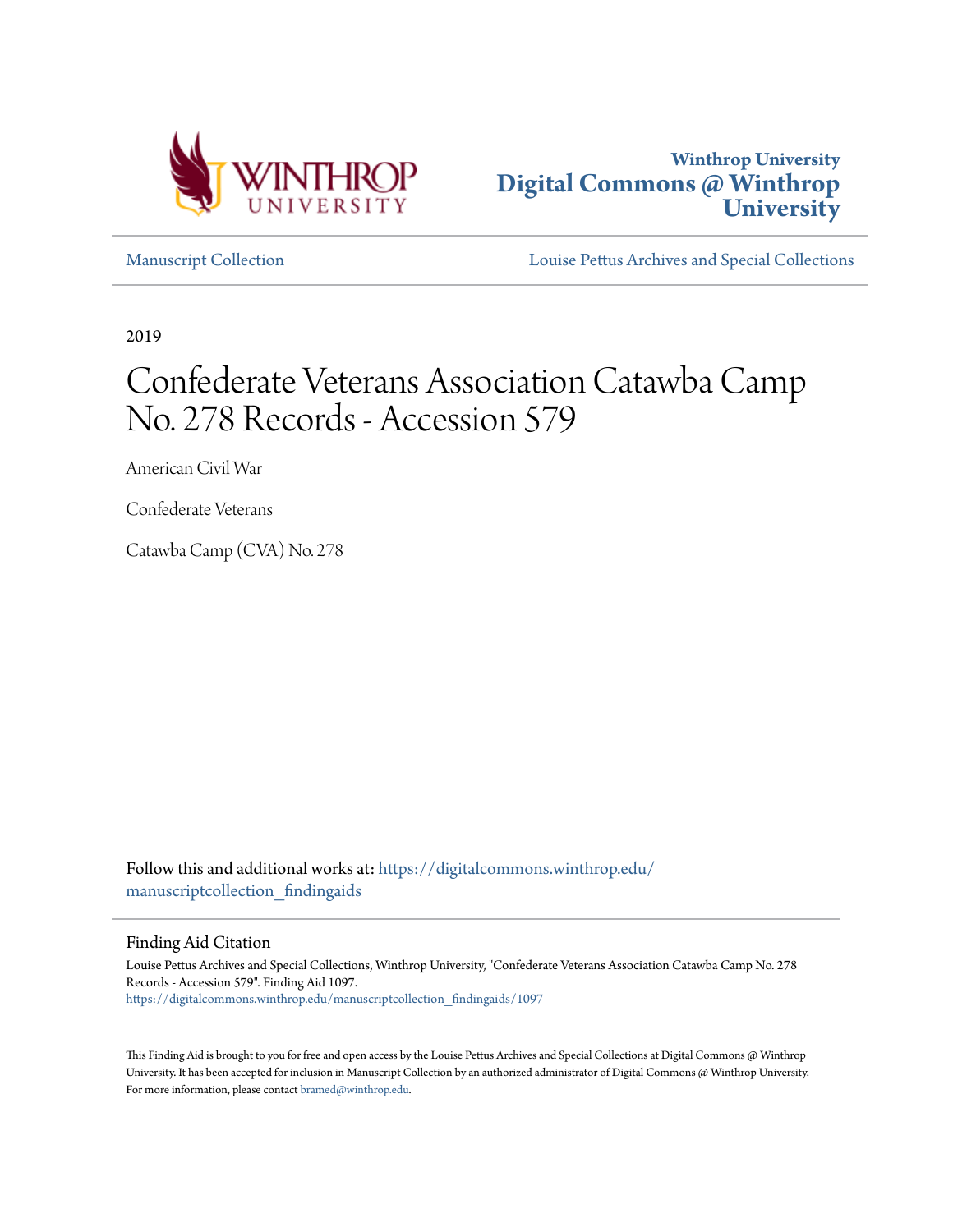## **WINTHROP UNIVERSITY LOUISE PETTUS ARCHIVES & SPECIAL COLLECTIONS**

# **MANUSCRIPT COLLECTION**

## **ACCESSION 579**

## **CONFEDERATE VETERANS ASSOCIATION CATAWBA CAMP NO. 278 RECORDS**

1893-1911, nd

1 folder, 1 box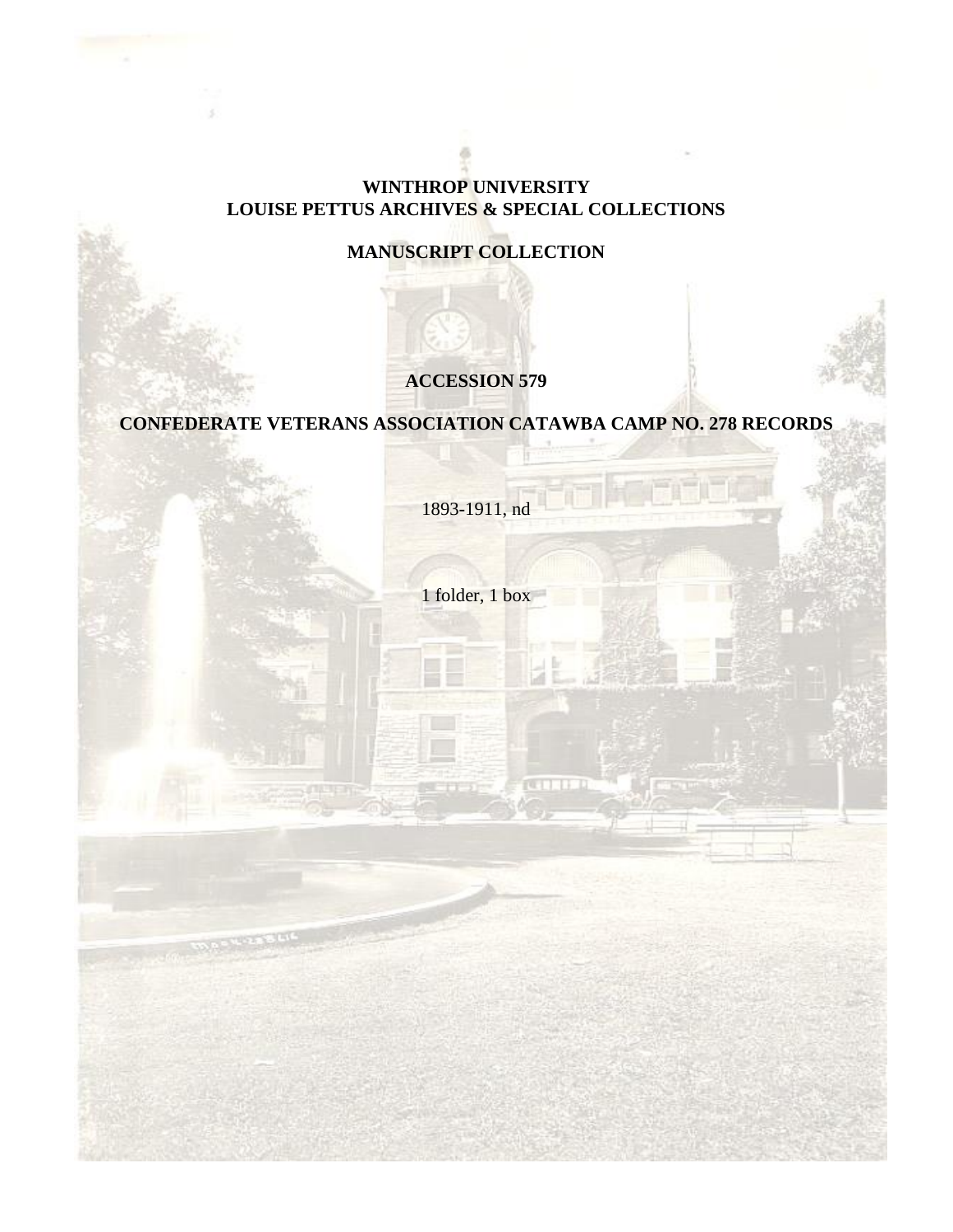#### **WINTHROP UNIVERSITY LOUISE PETTUS ARCHIVES AND SPECIAL COLLECTIONS**

#### **MANUSCRIPT COLLECTION**

ADDITIONS: \_\_\_, \_\_\_, \_\_\_\_ DATE: May 23, 2019

ACC. NO.: 579 PROCESSED BY: Andrew Johnston NO. OF SECTIONS: 2

#### **CONFEDERATE VETERANS ASSOCIATION CATAWBA CAMP NO. 278 RECORDS**

**I**

The collection was donated by Mr. and Mrs. James Lynch in April 1978 and an addition of the flag and ribbons was made by Judd Drennan on April 25, 1986.

> Linear feet of shelf space occupied: .25 Approximate number of pieces included: ca. 1000

Restrictions: Open to researchers under the rules and regulations of the Louise Pettus Archives & Special Collections at Winthrop University.

Literary Rights: For permission to quote the publication, the researcher should contact the donor.

Scope and Content Note: **This collection consists of photocopies of records related to the Confederate Veterans Association Catawba Camp No. 278. The majority of the records consist of minutes, but also includes membership lists, newspaper clippings, and resolutions. Also included in the collection are Catawba Camp flag and two ribbons. The Catawba Camp was organized in 1893 and was based in Rock Hill, SC with Colonel Cadwallader Jones as the Commander.**

Notes: The collection was originally two distinct collections (Accession 190 M84 (107) and Accession 579). They were combined into one collection on May 23, 2019.